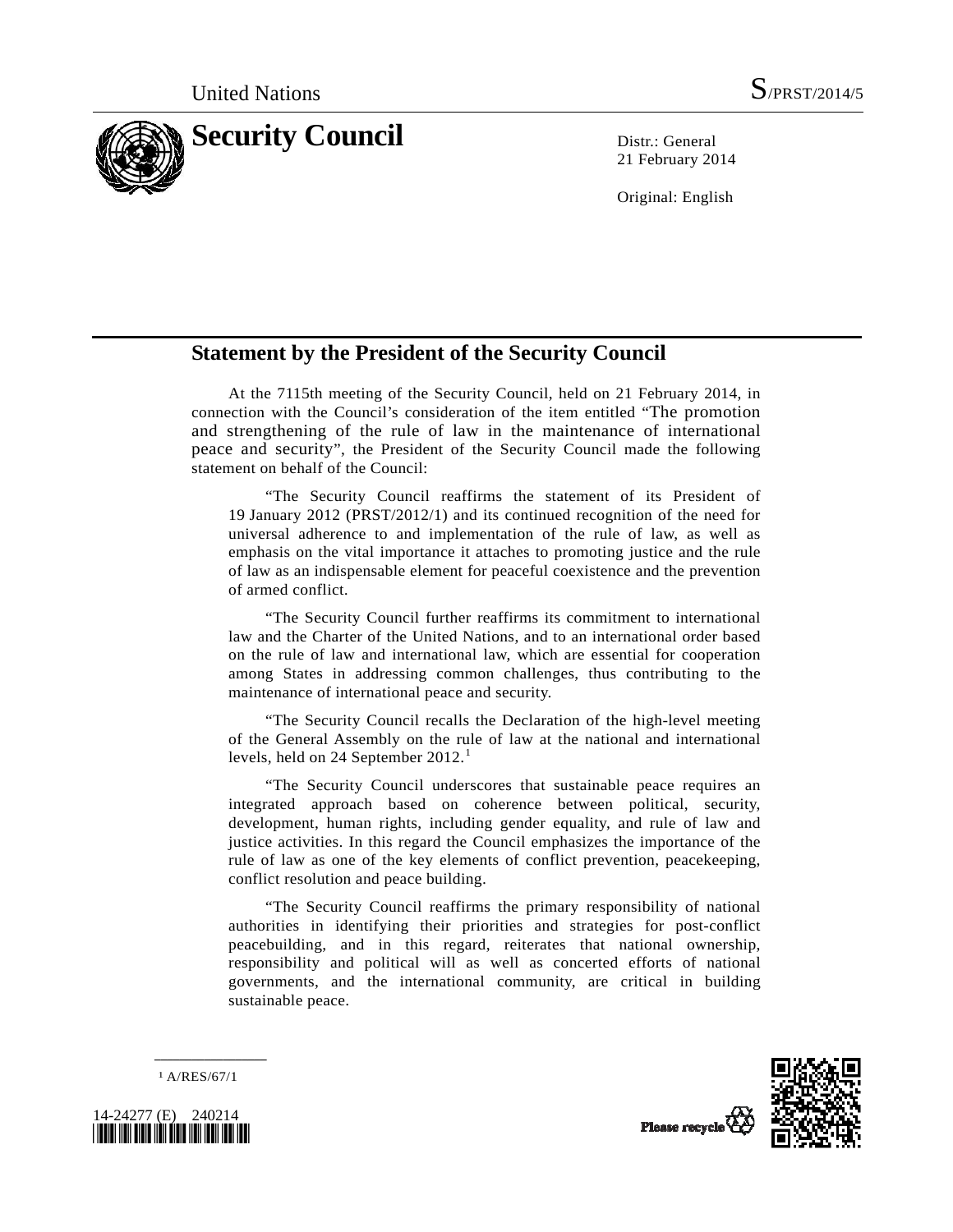"The Security Council underlines the importance of the support to the strengthening of rule of law institutions of the host country that is provided, where mandated, by a number of peacekeeping operations and special political missions within the scope of their mandates, working in coordination with relevant United Nations entities. In this regard, the Council recalls its resolution [2086 \(2013\)](http://undocs.org/S/RES/2086(2013)) which noted that multidimensional peacekeeping missions may be mandated to provide such support in helping national authorities develop critical rule of law priorities and strategies to address the needs of police, judicial institutions and corrections system and critical interlinkages thereof, with a view to supporting the states' ability to provide critical functions in these fields, and as a vital contribution to building peace and ending impunity.

 "The Security Council, with respect to activities in the rule of law field that may be a part of mandates of peacekeeping operations and special political missions:

- reiterates its resolve to give clear, credible and achievable mandates;
- underscores that the support to the strengthening of rule of law institutions of the host country should be considered in a country-specific context;
- emphasizes the importance of a sector-wide approach for security sector reform, which enhances the rule of law, including through the establishment of independent justice and correction systems, and reaffirms that effective security sector reform requires developing a professional, effective and accountable security sector that is under the civilian oversight of a democratic government;
- notes the important role that the police components of peacekeeping operations can play in strengthening the rule of law in conflict and postconflict situations, by, *inter alia*, providing operational support to national police and other law enforcement agencies and supporting the reform, restructuring and rebuilding of such agencies, including through technical assistance, co-location, training and mentoring programmes;
- stresses the importance to avoid duplication and overlaps in the United Nations' rule of law structures and activities and to improve the manner in which coordination is conducted;
- highlights the responsibility of United Nations mission leadership in guiding and overseeing United Nations rule of law activities and coordinating United Nations country support in the field;
- emphasizes that mission planning processes for mandated rule of law activities undertaken by peacekeeping operations and special political missions should give full consideration to supporting national efforts to build rule of law institutions, taking into account the host country's specific needs;
- underlines the importance of partnerships and cooperation with Member States, regional, subregional, and international partners in delivering rule of law activities, and calls upon them to promote coherence and coordination of their peacebuilding plans and programmes with those of the peacekeeping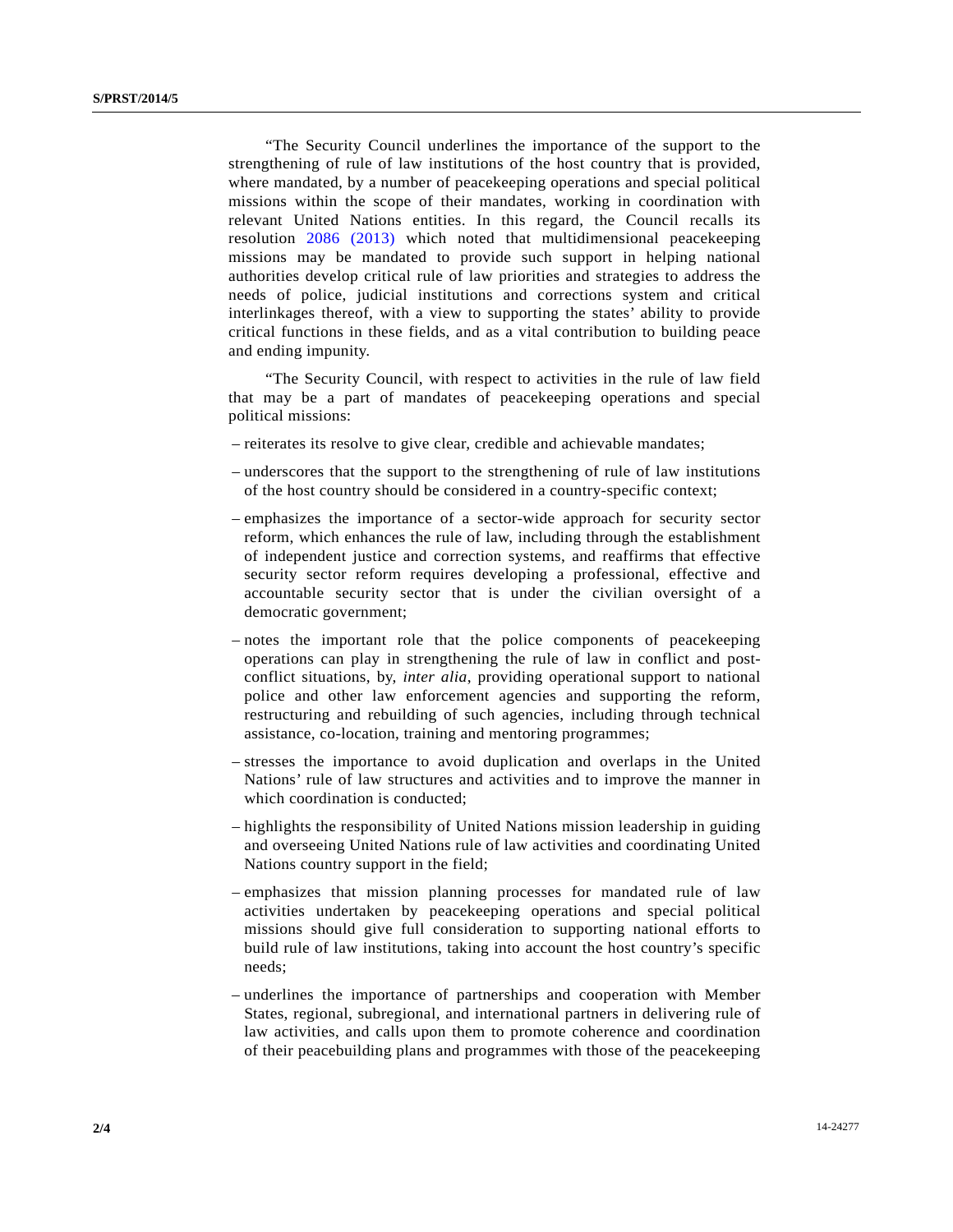operations and special political missions, as well as the wider United Nations presence on the ground;

 – further underlines that managing a transition from a peacekeeping operation or special political mission in relation to its rule of law activities should be based upon a timely analysis, in consultation with the host country, of any assistance beyond the duration of the mandate to enable peacebuilding and development actors to undertake the necessary strategic planning and fundraising, working in close partnership with the national authorities, and to transfer skills and expertise to host country officials and experts as quickly as possible in order to ensure a successful and durable transition.

 "The Security Council notes the Secretary-General zero tolerance policy on sexual exploitation and abuse, as well as the human rights due diligence policy in the context of the relevant United Nations rule of law activities.

 "The Security Council reiterates its concern about the situation of vulnerable groups affected by armed conflict, in particular women, children and displaced persons. The Council expresses particular concern about sexual and gender-based violence and violations and abuses against children in situations of armed conflict. The Council recognizes the importance of ending impunity for such acts through strengthened police, justice and corrections capacity, and the incorporation of gender and child protection perspectives in all rule of law programmes, including through justice sector reform and sexual, child protection and gender based violence training. The Council recalls in this regard resolutions [1325 \(2000\)](http://undocs.org/S/RES/1325(2000)), [1612 \(2005\),](http://undocs.org/S/RES/1612(2005)) [1820 \(2008\),](http://undocs.org/S/RES/1820(2008)) [1882 \(2009\)](http://undocs.org/S/RES/1882(2009)), [1888](http://undocs.org/S/RES/1888(2009))  [\(2009\)](http://undocs.org/S/RES/1888(2009)), [1889 \(2009\),](http://undocs.org/S/RES/1889(2009)) [1960 \(2010\),](http://undocs.org/S/RES/1960(2010)) [1998 \(2011\)](http://undocs.org/S/RES/1998(2011)), [2068 \(2012\)](http://undocs.org/S/RES/2068(2012)), [2106 \(2013\)](http://undocs.org/S/RES/2106(2013)) and [2122 \(2013\).](http://undocs.org/S/RES/2122(2013)) The Council reiterates its intention when establishing and renewing the mandates of United Nations missions to include provisions for the protection of children and on the promotion of gender equality and the empowerment of women in conflict and post-conflict situations, including through the appointment of child protection and gender advisers and provisions to protect children's rights and to facilitate women's full participation and access to justice through legal, judicial and security sector reforms, and wider post-conflict reconstruction processes.

 "The Security Council notes with concern the particular challenges that transnational organized crime, including trafficking in illicit weapons, drugs and persons, as well as piracy, armed robbery at sea and terrorism, may pose to the security of countries on its agenda, including post-conflict states. The Council encourages the coordination of United Nations actions, including through peacekeeping operations and special political missions, where mandated, as well as Member States' actions in fighting these threats through implementation of national and international applicable norms, relevant international long-term capacity building efforts and regional initiatives.

 "The Security Council reaffirms its strong opposition to impunity for serious violations of international humanitarian law and human rights law. The Council emphasizes the responsibility of States to comply with their relevant obligations to end impunity and to thoroughly investigate and prosecute persons responsible for war crimes, genocide and crimes against humanity in order to prevent these crimes, avoid their recurrence and seek sustainable